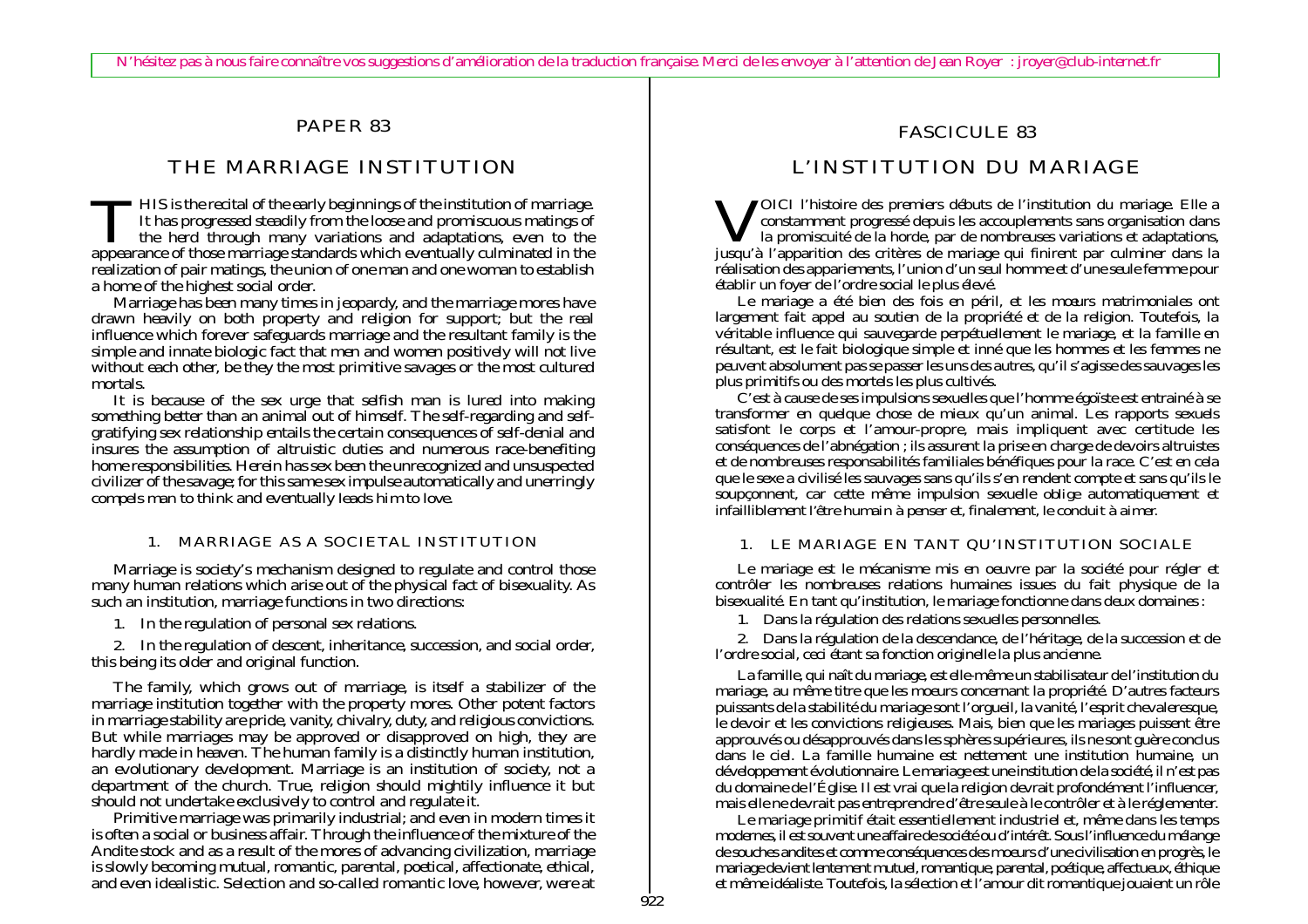a minimum in primitive mating. During early times husband and wife were not much together; they did not even eat together very often. But among the ancients, personal affection was not strongly linked to sex attraction; they became fond of one another largely because of living and working together.

#### 2. COURTSHIP AND BETROTHAL

Primitive marriages were always planned by the parents of the boy and girl. The transition stage between this custom and the times of free choosing was occupied by the marriage broker or professional matchmaker. These matchmakers were at first the barbers; later, the priests. Marriage was originally a group affair; then a family matter; only recently has it become an individual adventure.

Coercion, not attraction, was the approach to primitive marriage. In early times woman had no sex aloofness, only sex inferiority as inculcated by the mores. As raiding preceded trading, so marriage by capture preceded marriage by contract. Some women would connive at capture in order to escape the domination of the older men of their tribe; they preferred to fall into the hands of men of their own age from another tribe. This pseudo elopement was the transition stage between capture by force and subsequent courtship by charming.

An early type of wedding ceremony was the mimic flight, a sort of elopement rehearsal which was once a common practice. Later, mock capture became a part of the regular wedding ceremony. A modern girl's pretensions to resist "capture," to be reticent toward marriage, are all relics of olden customs. The carrying of the bride over the threshold is reminiscent of a number of ancient practices, among others, of the days of wife stealing.

Woman was long denied full freedom of self-disposal in marriage, but the more intelligent women have always been able to circumvent this restriction by the clever exercise of their wits. Man has usually taken the lead in courtship, but not always. Woman sometimes formally, as well as covertly, initiates marriage. And as civilization has progressed, women have had an increasing part in all phases of courtship and marriage.

Increasing love, romance, and personal selection in premarital courtship are an Andite contribution to the world races. The relations between the sexes are evolving favorably; many advancing peoples are gradually substituting somewhat idealized concepts of sex attraction for those older motives of utility and ownership. Sex impulse and feelings of affection are beginning to displace cold calculation in the choosing of life partners.

The betrothal was originally equivalent to marriage; and among early peoples sex relations were conventional during the engagement. In recent times, religion has established a sex taboo on the period between betrothal and marriage.

#### 3. PURCHASE AND DOWRY

The ancients mistrusted love and promises; they thought that abiding unions must be guaranteed by some tangible security, property. For this reason, the purchase price of a wife was regarded as a forfeit or deposit which the husband was doomed to lose in case of divorce or desertion. Once the purchase price of a bride had been paid, many tribes permitted the husband's brand to be burned upon her. Africans still buy their wives. A love wife, or a white man's wife, they compare to a cat because she costs nothing.

## L'Institution du Mariage 923

minime dans les accouplements primitifs. Dans les temps anciens, mari et femme ne vivaient pas beaucoup ensemble ; ils ne mangeaient même pas très souvent ensemble. Chez les anciens, l'affection personnelle n'était pas fortement liée à l'attrait sexuel ; c'est surtout à cause de la vie et du travail en commun que l'affection naissait entre époux.

#### 2. LA COUR ET LES FIANÇAILLES

Les mariages primitifs étaient toujours concertés par les parents du garçon et ceux de la jeune fille. Le stade de transition entre cette coutume et l'époque du libre choix fut occupé par les courtiers en mariage, ou marieurs professionnels. Ces marieurs furent d'abord les barbiers et ensuite les prêtres. Le mariage fut, à l'origine, une affaire de groupe, puis une affaire de famille ; c'est tout récemment qu'il est devenu une aventure individuelle.

La contrainte, et non l'attraction, était la voie d'accès au mariage primitif. Dans les temps primitifs, la femme n'avait pas un comportement sexuel réservé, mais seulement un sentiment d'infériorité sexuelle qui lui avait été inculqué par les moeurs. De même que les razzias précédèrent le commerce, de même le mariage par capture précéda le mariage par contrat. Certaines femmes étaient de connivence dans la capture afin d'échapper à la domination des hommes plus âgés de leur tribu ; elles préféraient tomber entre les mains d'hommes du même âge appartenant à une autre tribu. Ces pseudo-enlèvements furent le stade de transition entre la capture par force et la cour par le charme.

Un type primitif de cérémonie de mariage était la fuite simulée, une sorte de répétition de l'enlèvement, qui fut jadis de pratique courante. Plus tard, le simulacre de capture fit partie de la cérémonie régulière de mariage. Le semblant de résistance qu'oppose une fille moderne à la " capture ", sa prétendue réticence envers le mariage, sont des reliquats d'anciennes coutumes. Le transport de la mariée par-dessus le seuil est une réminiscence de nombre d'anciennes pratiques, entre autres celles de l'époque du rapt des femmes.

On refusa longtemps aux femmes le droit de disposer d'elles-mêmes dans le mariage, mais les femmes les plus avisées ont toujours su se soustraire à cette restriction en exerçant adroitement leur intelligence. C'est, en général, l'homme qui a pris l'initiative de la cour, mais pas toujours. Tantôt officiellement, tantôt secrètement, la femme provoque parfois le mariage. À mesure que la civilisation a progressé, les femmes ont joué un rôle croissant dans toutes les phases de la cour et du mariage.

L'accroissement de l'amour, du romanesque et de la sélection personnelle, dans la cour préconjugale, est un apport des Andites aux races du monde. Les relations entre les sexes évoluent favorablement ; de nombreux peuples en progrès substituent graduellement des conceptions quelque peu idéalisées d'attrait sexuel aux anciens mobiles d'utilité et de propriété. Les impulsions sexuelles et les sentiments affectifs

commencent à remplacer les froids calculs dans le choix des partenaires de la vie.<br>À l'origine, les fiançailles équivalaient au mariage, et, chez les peuples primitifs,<br>les rapports sexuels étaient classiques durant le tem époque récente, la religion a établi un tabou sexuel sur la période comprise entre les fiançailles et le mariage.

#### 3. L'ACHAT ET LA DOT

Les anciens se méfiaient de l'amour et des promesses ; ils estimaient que les unions durables devaient être garanties par quelque sécurité tangible—par un avoir. Pour cette raison, le prix d'achat d'une femme était considéré comme un forfait, un dépôt, que le mari était condamné à perdre en cas de divorce ou d'abandon. Une fois que le prix d'achat d'une jeune mariée avait été payé, de nombreuses tribus permettaient au mari de la marquer au fer rouge. Les Africains achètent encore leurs femmes. Ils comparent une femme qui épouse par amour, ou une femme d'homme blanc, à un chat, parce qu'elle ne coute rien à acheter.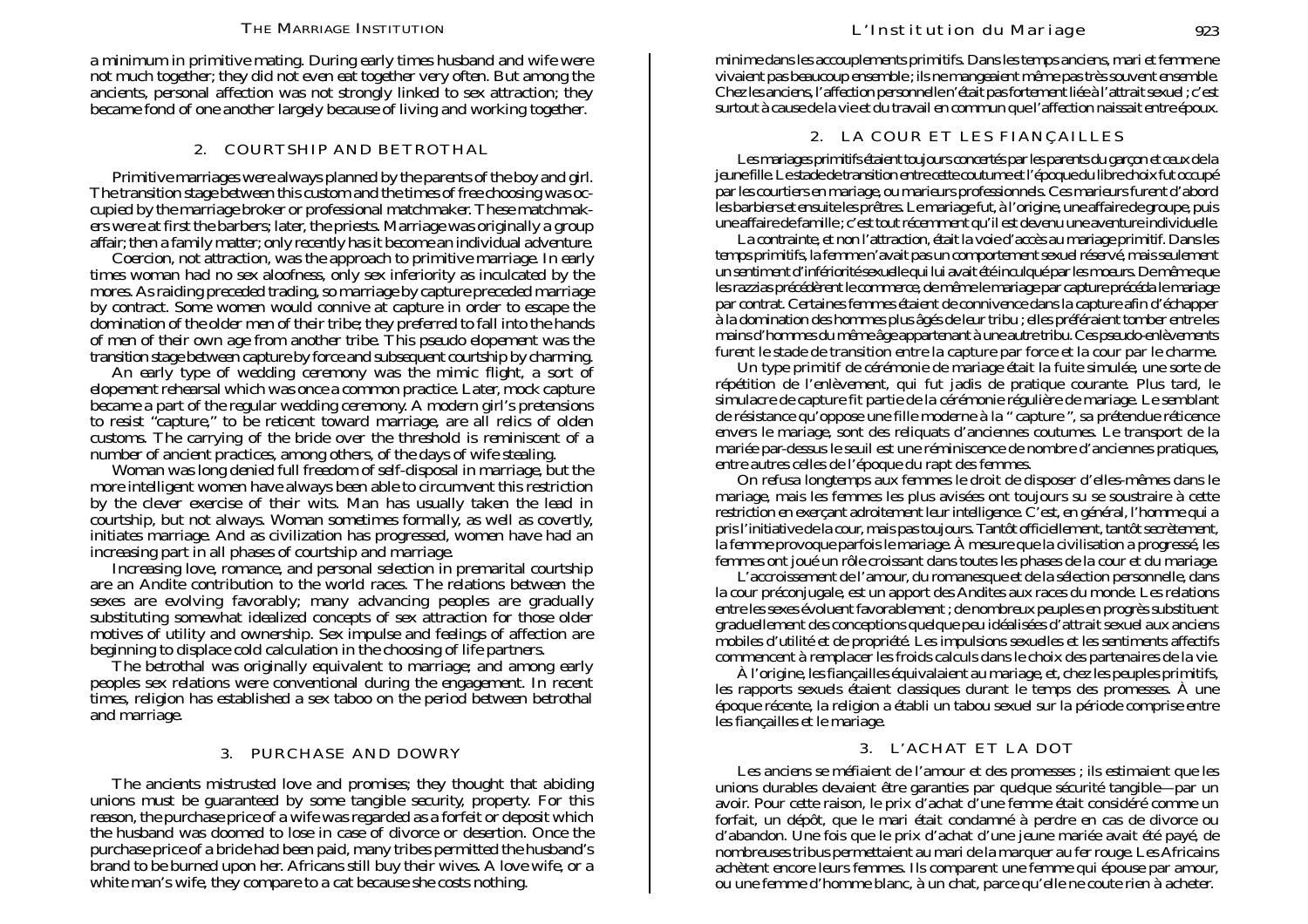The bride shows were occasions for dressing up and decorating daughters for public exhibition with the idea of their bringing higher prices as wives. But they were not sold as animals—among the later tribes such a wife was not transferable. Neither was her purchase always just a cold-blooded money transaction; service was equivalent to cash in the purchase of a wife. If an otherwise desirable man could not pay for his wife, he could be adopted as a son by the girl's father and then could marry. And if a poor man sought a wife and could not meet the price demanded by a grasping father, the elders would often bring pressure to bear upon the father which would result in a modification of his demands, or else there might be an elopement.

As civilization progressed, fathers did not like to appear to sell their daughters, and so, while continuing to accept the bride purchase price, they initiated the custom of giving the pair valuable presents which about equaled the purchase money. And upon the later discontinuance of payment for the bride, these presents became the bride's dowry.

The idea of a dowry was to convey the impression of the bride's independence, to suggest far removal from the times of slave wives and property companions. A man could not divorce a dowered wife without paying back the dowry in full. Among some tribes a mutual deposit was made with the parents of both bride and groom to be forfeited in case either deserted the other, in reality a marriage bond. During the period of transition from purchase to dowry, if the wife were purchased, the children belonged to the father; if not, they belonged to the wife's family.

#### 4. THE WEDDING CEREMONY

The wedding ceremony grew out of the fact that marriage was originally a community affair, not just the culmination of a decision of two individuals. Mating was of group concern as well as a personal function.

Magic, ritual, and ceremony surrounded the entire life of the ancients, and marriage was no exception. As civilization advanced, as marriage became more seriously regarded, the wedding ceremony became increasingly pretentious. Early marriage was a factor in property interests, even as it is today, and therefore required a legal ceremony, while the social status of subsequent children demanded the widest possible publicity. Primitive man had no records; therefore must the marriage ceremony be witnessed by many persons.

At first the wedding ceremony was more on the order of a betrothal and consisted only in public notification of intention of living together; later it consisted in formal eating together. Among some tribes the parents simply took their daughter to the husband; in other cases the only ceremony was the formal exchange of presents, after which the bride's father would present her to the groom. Among many Levantine peoples it was the custom to dispense with all formality, marriage being consummated by sex relations. The red man was the first to develop the more elaborate celebration of weddings.

Childlessness was greatly dreaded, and since barrenness was attributed to spirit machinations, efforts to insure fecundity also led to the association of marriage with certain magical or religious ceremonials. And in this effort to insure a happy and fertile marriage, many charms were employed; even the astrologers were consulted to ascertain the birth stars of the contracting parties.

Les exhibitions de femmes à marier étaient des occasions d'habiller et de parer les filles pour les montrer en public, avec l'espoir qu'on les achèterait plus cher comme épouses. Toutefois, on ne les vendait pas comme du bétail—dans les tribus plus évoluées, les femmes ainsi achetées n'étaient pas transférables. Leur acquisition <sup>n</sup>'était pas non plus toujours une affaire d'argent conclue de sang-froid ; les services équivalaient à l'argent pour l'achat d'une femme. Si un homme, par ailleurs désirable, ne pouvait payer le prix de sa femme, il était susceptible d'être adopté comme fils par le père de la jeune fille, et pouvait alors l'épouser. Si un homme pauvre recherchait une femme et ne pouvait faire face au prix demandé par un père cupide, les anciens de la tribu exerçaient souvent une pression sur le père pour lui faire modifier ses exigences, faute de quoi il risquait de voir sa fille enlevée.

Quand la civilisation fit des progrès, les pères n'aimèrent plus avoir l'air de vendre leurs filles ; alors, tout en continuant à accepter le prix d'achat de la mariée, ils inaugurèrent la coutume de donner au couple des cadeaux d'une valeur à peu près équivalente au prix d'achat. Plus tard, quand on cessa de payer pour obtenir une femme, ces présents devinrent la dot de la mariée.

L'idée d'une dot était destinée à donner l'impression que la mariée était indépendante, à faire comprendre que l'on était très éloigné de l'époque des femmes esclaves et des compagnes possédées en toute propriété. Un homme ne pouvait divorcer d'avec une femme dotée sans rembourser entièrement la dot. Dans certaines tribus, on établissait réciproquement, chez les parents de la fiancée et du fiancé un dépôt qui restait acquis à la famille en cas de séparation ; c'était en réalité un contrat de mariage. Durant la période de transition entre la coutume de l'achat et la coutume de la dot, les enfants appartenaient au père si la femme avait été achetée ; dans le cas contraire, ils appartenaient à la famille de la femme.

#### 4. LA CÉRÉMONIE DU MARIAGE

La cérémonie du mariage naquit du fait que le mariage était originellement une affaire de la communauté, et non simplement le point culminant d'une décision de deux personnes. L'accouplement intéressait le groupe, tout en étant une fonction personnelle.

Toute la vie des anciens était entourée de magie, de rites et de cérémonies, et le mariage ne faisait pas exception. À mesure que la civilisation progressa et que le mariage fut pris plus au sérieux, la cérémonie du mariage devint de plus en plus ostentatoire. Les mariages primitifs jouaient, comme d'ailleurs aujourd'hui, un rôle dans le droit de propriété des biens ; ils nécessitaient donc une cérémonie légale, et le statut social des enfants à venir exigeait la plus large publicité possible. Les hommes primitifs n'avaient pas d'archives ; il fallait qu'il y eût de nombreux témoins à la cérémonie du mariage.

Au début, la cérémonie du mariage avait plutôt le caractère de fiançailles et consistait seulement en la notification publique de l'intention de vivre ensemble ; plus tard, elle consista en un repas officiel pris en commun. Dans certaines tribus, les parents se bornaient à amener leur fille à son mari ; dans d'autres cas, la seule cérémonie était l'échange officiel de cadeaux, après quoi le père de la mariée la donnait à l'époux. Chez beaucoup de peuples levantins, on avait coutume de se dispenser de toute formalité ; le mariage était consommé par les rapports sexuels. Les hommes rouges furent les premiers à instituer des cérémonies de mariage plus compliquées.

On craignait beaucoup l'absence d'enfants et, comme la stérilité était attribuée à des machinations d'esprits, les efforts pour assurer la fécondité conduisirent aussi à associer le mariage à certains rites magiques ou religieux. On employait de nombreuses amulettes dans cet effort pour garantir un mariage heureux et fécond ; on consultait même les astrologues pour vérifier l'horoscope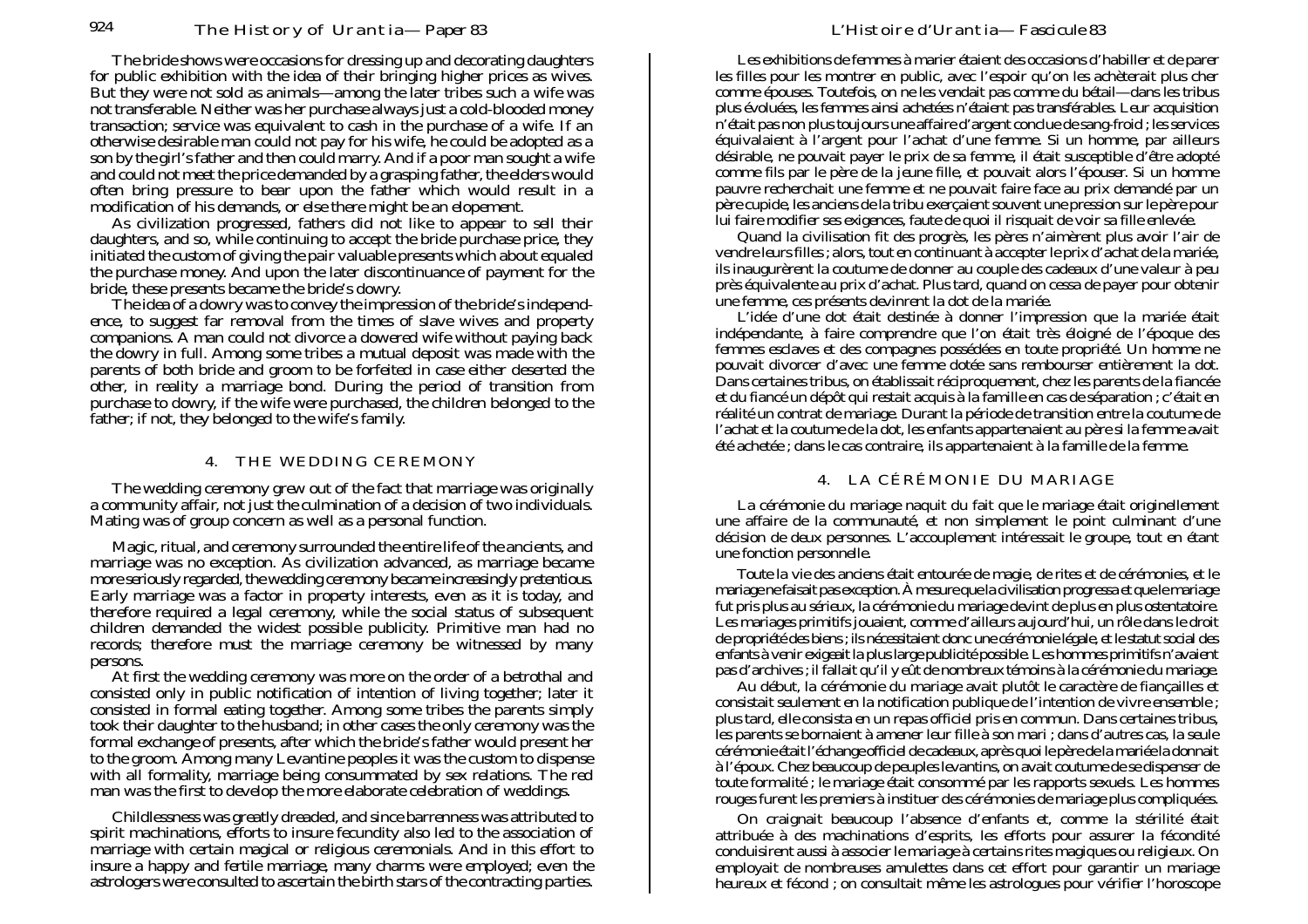At one time the human sacrifice was a regular feature of all weddings among well-to-do people.

Lucky days were sought out, Thursday being most favorably regarded, and weddings celebrated at the full of the moon were thought to be exceptionally fortunate. It was the custom of many Near Eastern peoples to throw grain upon the newlyweds; this was a magical rite which was supposed to insure fecundity. Certain Oriental peoples used rice for this purpose.

Fire and water were always considered the best means of resisting ghosts and evil spirits; hence altar fires and lighted candles, as well as the baptismal sprinkling of holy water, were usually in evidence at weddings. For a long time it was customary to set a false wedding day and then suddenly postpone the event so as to put the ghosts and spirits off the track.

The teasing of newlyweds and the pranks played upon honeymooners are all relics of those far-distant days when it was thought best to appear miserable and ill at ease in the sight of the spirits so as to avoid arousing their envy. The wearing of the bridal veil is a relic of the times when it was considered necessary to disguise the bride so that ghosts might not recognize her and also to hide her beauty from the gaze of the otherwise jealous and envious spirits. The bride's feet must never touch the ground just prior to the ceremony. Even in the twentieth century it is still the custom under the Christian mores to stretch carpets from the carriage landing to the church altar.

One of the most ancient forms of the wedding ceremony was to have a priest bless the wedding bed to insure the fertility of the union; this was done long before any formal wedding ritual was established. During this period in the evolution of the marriage mores the wedding guests were expected to file through the bedchamber at night, thus constituting legal witness to the consummation of marriage.

The luck element, that in spite of all premarital tests certain marriages turned out bad, led primitive man to seek insurance protection against marriage failure; led him to go in quest of priests and magic. And this movement culminated directly in modern church weddings. But for a long time marriage was generally recognized as consisting in the decisions of the contracting parents—later of the pair—while for the last five hundred years church and state have assumed jurisdiction and now presume to make pronouncements of marriage.

#### 5. PLURAL MARRIAGES

In the early history of marriage the unmarried women belonged to the men of the tribe. Later on, a woman had only one husband at a time. This practice of *one-man-at-a-time* was the first step away from the promiscuity of the herd. While a woman was allowed but one man, her husband could sever such temporary relationships at will. But these loosely regulated associations were the first step toward living pairwise in distinction to living herdwise. In this stage of marriage development children usually belonged to the mother.

The next step in mating evolution was the *group marriage.* This communal phase of marriage had to intervene in the unfolding of family life because the marriage mores were not yet strong enough to make pair associations permanent. The brother and sister marriages belonged to this group; five brothers of one family would marry five sisters of another. All over the world the looser forms of communal marriage gradually evolved into various types of group marriage. des parties contractantes. À une certaine époque, les sacrifices humains firent régulièrement partie de tous les mariages entre gens riches.

On cherchait les jours de chance. On considérait le jeudi comme le plus favorable, et l'on croyait que les mariages célébrés à la pleine lune étaient exceptionnellement fortunés. De nombreux peuples du Proche-Orient avaient coutume de jeter des graines sur les nouveaux mariés ; c'était un rite magique censé assurer la fécondité. Certains peuples orientaux utilisaient du riz à cet effet.

Le feu et l'eau furent toujours considérés comme les meilleurs moyens de résister aux fantômes et aux mauvais esprits. En conséquence, on mettait généralement en évidence, dans les mariages, des feux sur les autels et des chandelles allumées, et l'on faisait des aspersions baptismales d'eau bénite. Pendant longtemps, on eut coutume de fixer une fausse date de mariage, et ensuite de retarder soudain l'évènement pour faire perdre la piste aux fantômes et aux esprits.

Les taquineries faites aux nouveaux mariés et les mauvais tours joués aux couples en lune de miel sont des survivances des jours fort lointains où l'on croyait qu'il était bon de paraître misérable et mal à l'aise devant les esprits pour éviter d'exciter leur envie. Le port du voile de mariée est un vestige de l'époque où l'on estimait nécessaire de déguiser une jeune femme afin que les fantômes ne puissent pas la reconnaître, et aussi pour cacher sa beauté aux regards des esprits qui risqueraient d'en être envieux ou jaloux. Il ne fallait jamais que les pieds de la mariée touchent le sol juste avant la cérémonie. Même au  $XX^e$  siècle et sous les mœurs chrétiennes, la coutume subsiste d'étendre des tapis depuis le point d'arrivée de la voiture jusqu'à l'autel.

L'une des plus anciennes formes de cérémonie du mariage consistait à faire bénir le lit conjugal par un prêtre pour assurer la fécondité de l'union ; cela se pratiqua longtemps avant l'établissement d'un rituel officiel quelconque pour le mariage. Durant cette période dans l'évolution des mœurs matrimoniales, on comptait que les invités aux noces défileraient la nuit dans la chambre nuptiale, devenant ainsi des témoins légaux de la consommation du mariage.

L'élément chance, qui malgré toutes les épreuves prénuptiales faisait mal tourner certains mariages, conduisit les hommes primitifs à rechercher une assurance pour se protéger contre les échecs matrimoniaux en ayant recours aux prêtres et à la magie. Ce mouvement atteignit directement son apogée dans les mariages modernes à l'église. Pendant longtemps, on reconnut généralement le mariage comme consistant dans les décisions des parents contractants—et plus tard du couple—tandis qu'au cours des cinq-cents dernières années, l'Église et l'État ont assumé la juridiction et prétendent maintenant sceller les mariages.

#### 5. LES MARIAGES PLURAUX

Dans l'histoire des débuts du mariage, les femmes non mariées appartenaient aux hommes de la tribu. Plus tard, les femmes n'eurent qu'un mari à la fois. Cette pratique *d'un-seul-homme-à-la-fois* fut le premier pas pour s'écarter de la promiscuité de la horde. Bien qu'une femme n'eût droit qu'à un seul homme, son mari pouvait rompre à volonté ces relations temporaires, mais ces associations vaguement réglementées constituèrent la première étape vers la vie de couple, en contraste avec la vie de horde. Au cours de ce stade de développement du mariage, les enfants appartenaient généralement à leur mère.

L'étape suivante de l'évolution de l'accouplement fut le *mariage collectif.* Il fallait que cette phase communautaire du mariage intervînt dans le développement de la vie de famille, parce que les mœurs du mariage n'étaient pas encore assez puissantes pour rendre permanentes les associations de couples. Les mariages de frères et de sœurs appartenaient à ce groupe ; par exemple, cinq frères d'une famille épousaient cinq sœurs d'une autre. Dans le monde entier, les vagues formes du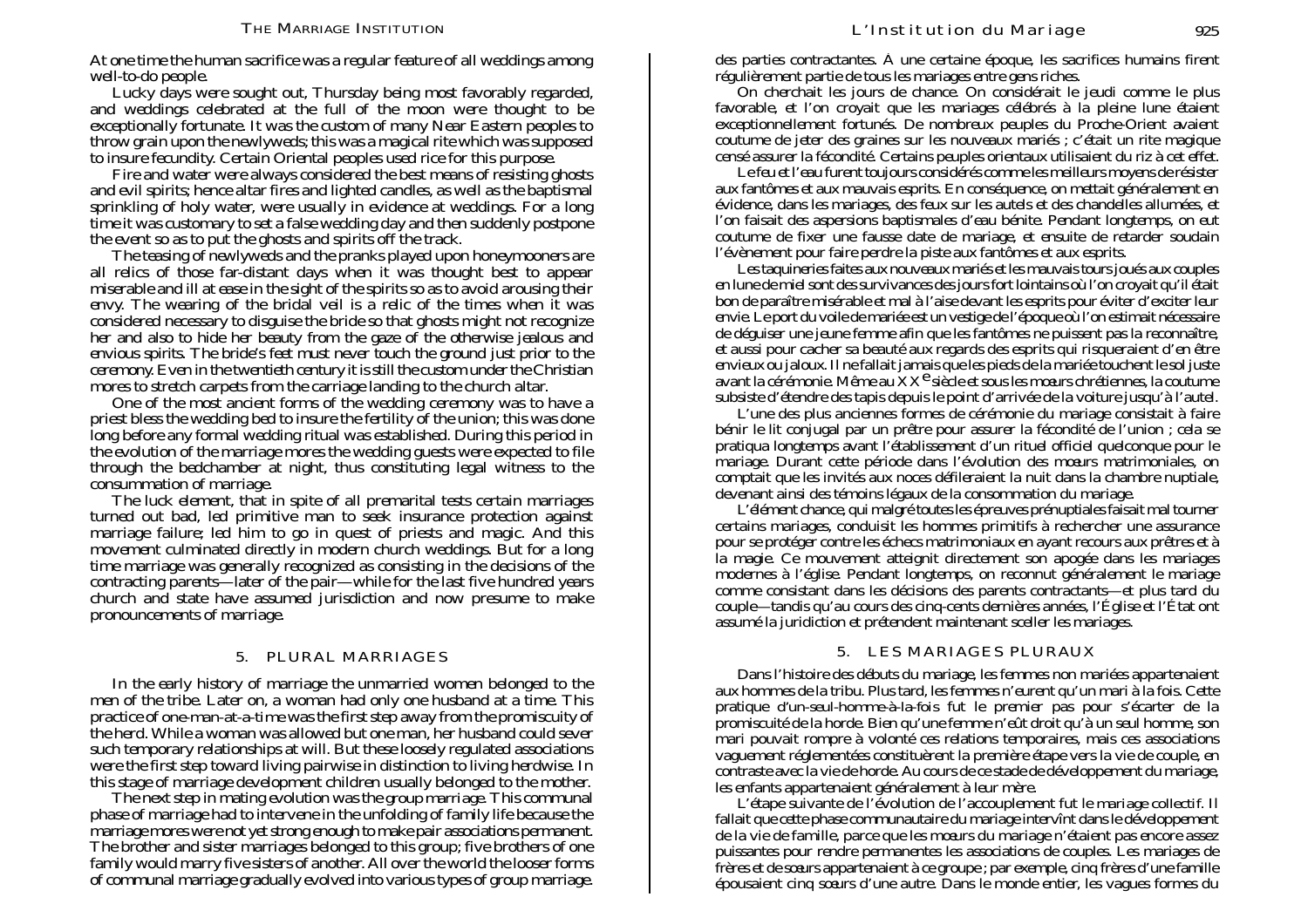And these group associations were largely regulated by the totem mores. Family life slowly and surely developed because sex and marriage regulation favored the survival of the tribe itself by insuring the survival of larger numbers of children.

Group marriages gradually gave way before the emerging practices of polygamy—polygyny and polyandry—among the more advanced tribes. But polyandry was never general, being usually limited to queens and rich women; furthermore, it was customarily a family affair, one wife for several brothers. Caste and economic restrictions sometimes made it necessary for several men to content themselves with one wife. Even then, the woman would marry only one, the others being loosely tolerated as "uncles" of the joint progeny.

The Jewish custom requiring that a man consort with his deceased brother's widow for the purpose of "raising up seed for his brother," was the custom of more than half the ancient world. This was a relic of the time when marriage was a family affair rather than an individual association.

The institution of polygyny recognized, at various times, four sorts of wives:

- 1. The ceremonial or legal wives.
- 2. Wives of affection and permission.
- 3. Concubines, contractual wives.
- 4. Slave wives.

True polygyny, where all the wives are of equal status and all the children equal, has been very rare. Usually, even with plural marriages, the home was dominated by the head wife, the status companion. She alone had the ritual wedding ceremony, and only the children of such a purchased or dowered spouse could inherit unless by special arrangement with the status wife.

The status wife was not necessarily the love wife; in early times she usually was not. The love wife, or sweetheart, did not appear until the races were considerably advanced, more particularly after the blending of the evolutionary tribes with the Nodites and Adamites.

The taboo wife—one wife of legal status—created the concubine mores. Under these mores a man might have only one wife, but he could maintain sex relations with any number of concubines. Concubinage was the steppingstone to monogamy, the first move away from frank polygyny. The concubines of the Jews, Romans, and Chinese were very frequently the handmaidens of the wife. Later on, as among the Jews, the legal wife was looked upon as the mother of all children born to the husband.

The olden taboos on sex relations with a pregnant or nursing wife tended greatly to foster polygyny. Primitive women aged very early because of frequent childbearing coupled with hard work. (Such overburdened wives only managed to exist by virtue of the fact that they were put in isolation one week out of each month when they were not heavy with child.) Such a wife often grew tired of bearing children and would request her husband to take a second and younger wife, one able to help with both childbearing and the domestic work. The new wives were therefore usually hailed with delight by the older spouses; there existed nothing on the order of sex jealousy.

The number of wives was only limited by the ability of the man to provide for them. Wealthy and able men wanted large numbers of children, and since the infant mortality was very high, it required an assembly of wives to recruit a large family. Many of these plural wives were mere laborers, slave wives.

mariage communautaire se transformèrent graduellement en divers types de mariages collectifs. Ces associations de groupes étaient largement régies par les mœurs totémiques. La vie de famille se développa lentement et sûrement parce que la règlementation relative à la sexualité et au mariage favorisait la survie de la tribu elle-même en assurant la survivance d'un plus grand nombre d'enfants.

Les mariages collectifs cédèrent graduellement le pas aux pratiques émergentes de polygamie—de polygynie et de polyandrie—parmi les tribus les plus évoluées. La polyandrie ne fut jamais très répandue. Elle se limitait ordinairement aux reines et aux femmes riches ; en outre, elle était généralement une affaire de famille, une femme pour plusieurs frères. Les restrictions de caste et d'économie obligèrent parfois plusieurs hommes à se contenter d'une seule femme. Même alors, la femme n'en épousait qu'un ; les autres étaient vaguement tolérés comme " oncles " de la progéniture commune.

La coutume juive voulait qu'un homme épouse la veuve de son frère décédé en vue de " susciter une semence pour son frère " ; elle était pratiquée dans plus de la moitié du monde de l'antiquité. C'était une survivance du temps où le mariage était une affaire de famille plutôt qu'une association individuelle.

L'institution de la polygynie reconnut, à diverses époques, quatre sortes de femmes :

- 1. Les femmes rituelles ou légales.
- 2. Les femmes aimées et permises.
- 3. Les concubines, les femmes contractuelles.
- 4. Les femmes esclaves.

La véritable polygynie, où toutes les femmes ont le même statut et où les enfants sont égaux, a été fort rare. Habituellement, et même dans le cas des mariages pluraux, le foyer était dominé par la femme principale, la compagne statutaire. Elle seule avait été mariée selon une cérémonie rituelle, et seuls les enfants de cette épouse achetée ou dotée pouvaient hériter, à moins d'un accord spécial avec elle.

La femme statutaire n'était pas nécessairement la femme aimée ; dans les temps primitifs, elle ne l'était généralement pas. La femme aimée, ou amoureuse, ne fit pas son apparition avant que les races eussent considérablement évolué, plus spécialement après le mélange des tribus évolutionnaires avec les Nodites et les Adamites.

La femme tabou—l'unique femme ayant statut légal—créa les mœurs de concubinage sous lesquelles un homme ne pouvait avoir qu'une seule épouse, mais pouvait entretenir des relations sexuelles avec n'importe quel nombre de concubines. Le concubinage fut le tremplin de la monogamie, le premier pas s'écartant de la franche polygynie. Les concubines des Juifs, des Romains et des Chinois étaient très fréquemment les servantes de la femme. Plus tard, comme chez les Juifs, la femme légale fut considérée comme la mère de tous les enfants engendrés par le mari.

Les anciens tabous interdisant les rapports sexuels avec une femme enceinte ou allaitant tendirent beaucoup à encourager la polygynie. Les femmes primitives vieillissaient de très bonne heure à cause de leurs fréquentes grossesses doublées d'un dur travail. (Ces femmes surmenées ne réussissaient à se maintenir en vie que grâce au fait qu'on les isolait une semaine par mois quand elles n'étaient pas enceintes.) Ces épouses se lassaient fréquemment de mettre des enfants au monde et demandaient à leur mari de prendre une seconde femme plus jeune, capable de participer à la conception des enfants et aux travaux ménagers. Les nouvelles femmes étaient donc généralement accueillies avec joie par les anciennes épouses ; il n'existait rien qui ressemblât à la jalousie sexuelle.

Le nombre des femmes n'était limité que par l'aptitude de l'homme à les entretenir. Les hommes riches et capables voulaient un grand nombre d'enfants, et, comme la mortalité infantile était très élevée, il fallait un groupe de femmes pour recruter une grande famille. Beaucoup de ces femmes plurales étaient de simples ouvrières, des femmes esclaves.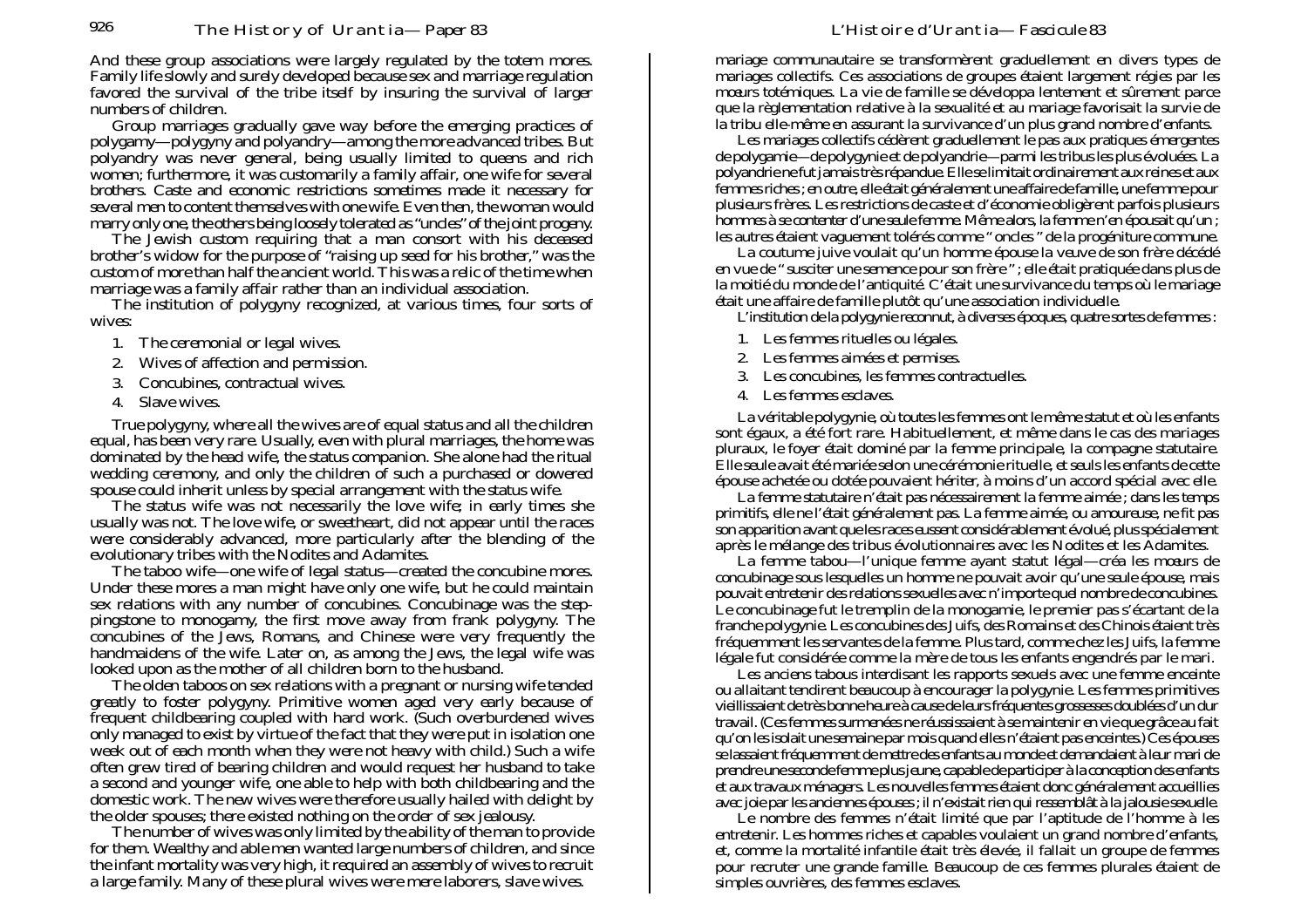Human customs evolve, but very slowly. The purpose of a harem was to build up a strong and numerous body of blood kin for the support of the throne. A certain chief was once convinced that he should not have a harem, that he should be contented with one wife; so he promptly dismissed his harem. The dissatisfied wives went to their homes, and their offended relatives swept down on the chief in wrath and did away with him then and there.

#### 6. TRUE MONOGAMY—PAIR MARRIAGE

Monogamy is monopoly; it is good for those who attain this desirable state, but it tends to work a biologic hardship on those who are not so fortunate. But quite regardless of the effect on the individual, monogamy is decidedly best for the children.

The earliest monogamy was due to force of circumstances, poverty. Monogamy is cultural and societal, artificial and unnatural, that is, unnatural to evolutionary man. It was wholly natural to the purer Nodites and Adamites and has been of great cultural value to all advanced races.

The Chaldean tribes recognized the right of a wife to impose a premarital pledge upon her spouse not to take a second wife or concubine; both the Greeks and the Romans favored monogamous marriage. Ancestor worship has always fostered monogamy, as has the Christian error of regarding marriage as a sacrament. Even the elevation of the standard of living has consistently militated against plural wives. By the time of Michael's advent on Urantia practically all of the civilized world had attained the level of theoretical monogamy. But this passive monogamy did not mean that mankind had become habituated to the practice of real pair marriage.

While pursuing the monogamic goal of the ideal pair marriage, which is, after all, something of a monopolistic sex association, society must not overlook the unenviable situation of those unfortunate men and women who fail to find a place in this new and improved social order, even when having done their best to co-operate with, and enter into, its requirements. Failure to gain mates in the social arena of competition may be due to insurmountable difficulties or multitudinous restrictions which the current mores have imposed. Truly, monogamy is ideal for those who are in, but it must inevitably work great hardship on those who are left out in the cold of solitary existence.

Always have the unfortunate few had to suffer that the majority might advance under the developing mores of evolving civilization; but always should the favored majority look with kindness and consideration on their less fortunate fellows who must pay the price of failure to attain membership in the ranks of those ideal sex partnerships which afford the satisfaction of all biologic urges under the sanction of the highest mores of advancing social evolution.

Monogamy always has been, now is, and forever will be the idealistic goal of human sex evolution. This ideal of true pair marriage entails self-denial, and therefore does it so often fail just because one or both of the contracting parties are deficient in that acme of all human virtues, rugged self-control.

Monogamy is the yardstick which measures the advance of social civilization as distinguished from purely biologic evolution. Monogamy is not necessarily biologic or natural, but it is indispensable to the immediate maintenance and

Les coutumes humaines évoluent, mais très lentement. Le but du harem était de bâtir un groupe vigoureux et nombreux de personnes de même sang pour étayer le trône. Un certain chef fut jadis convaincu qu'il ne devait plus avoir de harem et se contenter d'une seule femme ; il renvoya donc promptement les femmes de son harem, qui retournèrent mécontentes dans leurs foyers ; les familles offensées se précipitèrent en colère sur le chef et le tuèrent séance tenante.

#### 6. LA VÉRITABLE MONOGAMIE—LE MARIAGE D'UN COUPLE

Monogamie égale monopole. La monogamie est bonne pour ceux qui atteignent cet état désirable, mais elle tend à imposer une privation biologique à ceux qui ne sont pas aussi fortunés. Tout à fait indépendamment de son effet sur l'individu, la monogamie est incontestablement la meilleure formule pour les enfants.

La monogamie la plus primitive résulta de la force des circonstances, de la pauvreté. La monogamie est culturelle et sociale, artificielle et contre nature, c'està-dire contraire à la nature de l'homme évolutionnaire. Elle était entièrement naturelle chez les Nodites et les Adamites les plus purs, et fut d'une grande valeur culturelle pour toutes les races évoluées.

Les tribus chaldéennes reconnaissaient à une femme le droit d'imposer à son mari un engagement prénuptial de ne prendre ni une seconde femme ni une concubine. Les Grecs et les Romains favorisèrent les mariages monogames. La monogamie a toujours été encouragée par le culte des ancêtres, ainsi que par l'erreur chrétienne consistant à considérer le mariage comme un sacrement. Même l'élévation du niveau de vie a constamment milité contre la pluralité des femmes. À l'époque de la venue de Micaël sur Urantia, pratiquement tout le monde civilisé avait atteint le niveau de monogamie théorique ; mais cette monogamie passive ne signifiait pas que l'humanité se fût habituée à la pratique des vrais mariages monogames.

Tout en poursuivant le but monogamique du mariage idéal des couples, qui après tout se rapproche d'une association sexuelle monopolisatrice, la société ne doit pas négliger la situation peu enviable des hommes et des femmes infortunés qui ne réussissent pas à trouver une place dans ce nouvel ordre social amélioré, même s'ils ont fait de leur mieux pour coopérer avec ses exigences et s'y conformer. Le fait de ne pas réussir à trouver un conjoint dans le cadre social de la concurrence peut tenir à des difficultés insurmontables ou aux multiples restrictions imposées par les mœurs courantes. Il est vrai que la monogamie est idéale pour ceux qui en jouissent, mais elle impose inévitablement de grandes privations à ceux qui sont laissés en dehors dans le froid de l'existence solitaire.

Il a toujours fallu qu'une minorité malheureuse souffre pour que la majorité puisse progresser sous l'empire des mœurs en amélioration de la société évoluante ; mais la majorité favorisée devrait toujours regarder avec bonté et considération les compagnons moins heureux qui doivent payer le prix exigé de ceux qui n'ont pas réussi à devenir membres de ces associations sexuelles idéales satisfaisant tous les besoins biologiques sous la sanction des mœurs les plus élevées de l'évolution sociale en progrès.

La monogamie a toujours été le but idéaliste de l'évolution sexuelle humaine ; elle l'est encore et le sera toujours. Cet idéal du véritable mariage d'un couple implique l'abnégation, et c'est pourquoi le mariage échoue si souvent, simplement parce que l'une des deux parties contractantes, ou les deux, sont déficientes dans la plus grande des vertus humaines, l'austère maitrise de soi.

La monogamie est l'étalon qui mesure le progrès de la civilisation sociale, par opposition à l'évolution purement biologique. La monogamie n'est pas nécessairement biologique ou naturelle, mais elle est indispensable au maintien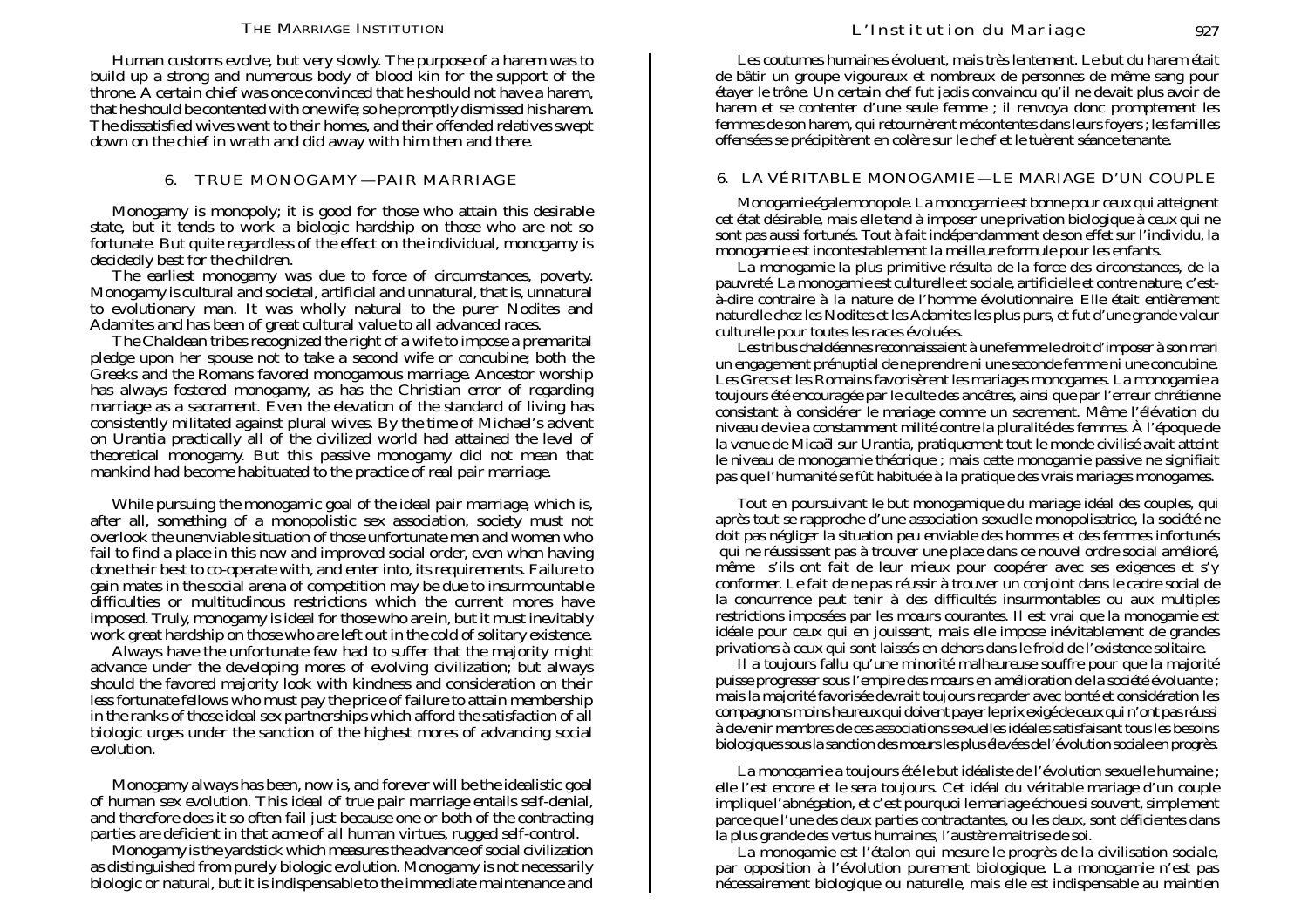further development of social civilization. It contributes to a delicacy of sentiment, a refinement of moral character, and a spiritual growth which are utterly impossible in polygamy. A woman never can become an ideal mother when she is all the while compelled to engage in rivalry for her husband's affections.

Pair marriage favors and fosters that intimate understanding and effective co-operation which is best for parental happiness, child welfare, and social efficiency. Marriage, which began in crude coercion, is gradually evolving into a magnificent institution of self-culture, self-control, self- expression, and self-perpetuation.

## 7. THE DISSOLUTION OF WEDLOCK

In the early evolution of the marital mores, marriage was a loose union which could be terminated at will, and the children always followed the mother; the mother-child bond is instinctive and has functioned regardless of the developmental stage of the mores.

Among primitive peoples only about one half the marriages proved satisfactory. The most frequent cause for separation was barrenness, which was always blamed on the wife; and childless wives were believed to become snakes in the spirit world. Under the more primitive mores, divorce was had at the option of the man alone, and these standards have persisted to the twentieth century among some peoples.

As the mores evolved, certain tribes developed two forms of marriage: the ordinary, which permitted divorce, and the priest marriage, which did not allow for separation. The inauguration of wife purchase and wife dowry, by introducing a property penalty for marriage failure, did much to lessen separation. And, indeed, many modern unions are stabilized by this ancient property factor.

The social pressure of community standing and property privileges has always been potent in the maintenance of the marriage taboos and mores. Down through the ages marriage has made steady progress and stands on advanced ground in the modern world, notwithstanding that it is threateningly assailed by widespread dissatisfaction among those peoples where individual choice—a new liberty—figures most largely. While these upheavals of adjustment appear among the more progressive races as a result of suddenly accelerated social evolution, among the less advanced peoples marriage continues to thrive and slowly improve under the guidance of the older mores.

The new and sudden substitution of the more ideal but extremely individualistic love motive in marriage for the older and long-established property motive, has unavoidably caused the marriage institution to become temporarily unstable. Man's marriage motives have always far transcended actual marriage morals, and in the nineteenth and twentieth centuries the Occidental ideal of marriage has suddenly far outrun the self-centered and but partially controlled sex impulses of the races. The presence of large numbers of unmarried persons in any society indicates the temporary breakdown or the transition of the mores.

The real test of marriage, all down through the ages, has been that continuous intimacy which is inescapable in all family life. Two pampered and spoiled youths, educated to expect every indulgence and full gratification of vanity and ego, can hardly hope to make a great success of marriage and home building—a lifelong partnership of self-effacement, compromise, devotion, and unselfish dedication to child culture.

immédiat et au développement ultérieur de la civilisation sociale. Elle concourt à une délicatesse de sentiments, à un raffinement du caractère moral et à une croissance spirituelle qui sont absolument impossibles en polygamie. Une femme ne peut jamais devenir une mère idéale quand elle est constamment obligée d'entrer en rivalité pour garder l'affection de son mari.

Le mariage d'un couple favorise et encourage la compréhension intime et la coopération efficace, qui sont les meilleures choses pour le bonheur des parents, le bien-être des enfants et l'utilité sociale. Le mariage, qui a commencé par une grossière contrainte, évolue graduellement en une magnifique institution de culture de soi, de maitrise de soi, d'expression de soi et de perpétuation de soi.

## 7. LA DISSOLUTION DU LIEN CONJUGAL

Dans l'évolution primitive des mœurs matrimoniales, le mariage était une vague union qui pouvait prendre fin à volonté, et les enfants suivaient toujours la mère ; le lien entre mère et enfant est instinctif et il a fonctionné sans tenir compte du stade de développement des mœurs.

Chez les peuples primitifs, environ la moitié seulement des mariages se révélait satisfaisante. La cause la plus fréquente de séparation était la stérilité, dont on rejetait toujours la faute sur la femme ; on croyait que les femmes sans enfants devenaient des serpents dans le monde des esprits. Sous les mœurs plus primitives, seul l'homme avait la faculté d'obtenir le divorce, et cette mesure a persisté jusqu'au vingtième siècle chez quelques peuples.

Avec l'évolution des moeurs, certaines tribus établirent deux formes de mariage : la forme courante qui permettait le divorce, et le mariage sacerdotal qui interdisait la séparation. L'inauguration de l'achat des femmes et de la dot des femmes contribua beaucoup à réduire les séparations en introduisant des dommages-intérêts en biens matériels pour l'échec du mariage. En vérité, bien des unions modernes sont stabilisées par cet ancien facteur de la propriété.

La pression sociale du statut dans la communauté et des privilèges de propriété a toujours été puissante pour maintenir les tabous et les mœurs du mariage. Au long des âges, le mariage a fait de constants progrès et se trouve à l'avant-garde dans le monde moderne, bien qu'il soit attaqué de façon menaçante par un mécontentement très répandu chez les peuples où le choix individuel—qui est une nouvelle liberté—joue un rôle prépondérant. Ces bouleversements d'adaptation apparaissent chez les races les plus progressives par suite de l'accélération soudaine de l'évolution sociale, mais, chez les peuples moins avancés, le mariage continue à prospérer et à s'améliorer lentement sous la gouverne des anciennes mœurs.

La substitution nouvelle et subite du mobile d'amour plus idéal, mais extrêmement individualiste, remplaçant l'ancien motif de la propriété établi depuis longtemps, a provoqué inévitablement une instabilité temporaire dans l'institution du mariage. Les mobiles de l'homme pour se marier ont toujours transcendé de loin la morale matrimoniale effective. En Occident, au dix-neuvième et au vingtième siècle, l'idéal du mariage a soudain dépassé de beaucoup les impulsions sexuelles égocentriques et seulement partiellement contrôlées des races. La présence, dans une société, d'un grand nombre de personnes non mariées dénote un effondrement temporaire ou une transition des mœurs.

Tout au long des âges, la vraie pierre de touche du mariage a été l'intimité continuelle inéluctable dans toute vie de famille. Deux jeunes gens dorlotés et gâtés, élevés en comptant sur toutes les indulgences et sur la pleine satisfaction de leur ego et de leur vanité, ne peuvent guère espérer une grande réussite dans le mariage et l'édification d'un foyer—une association pour toute une vie d'abnégation, de compromis, de dévouement et de consécration généreuse à la culture des enfants.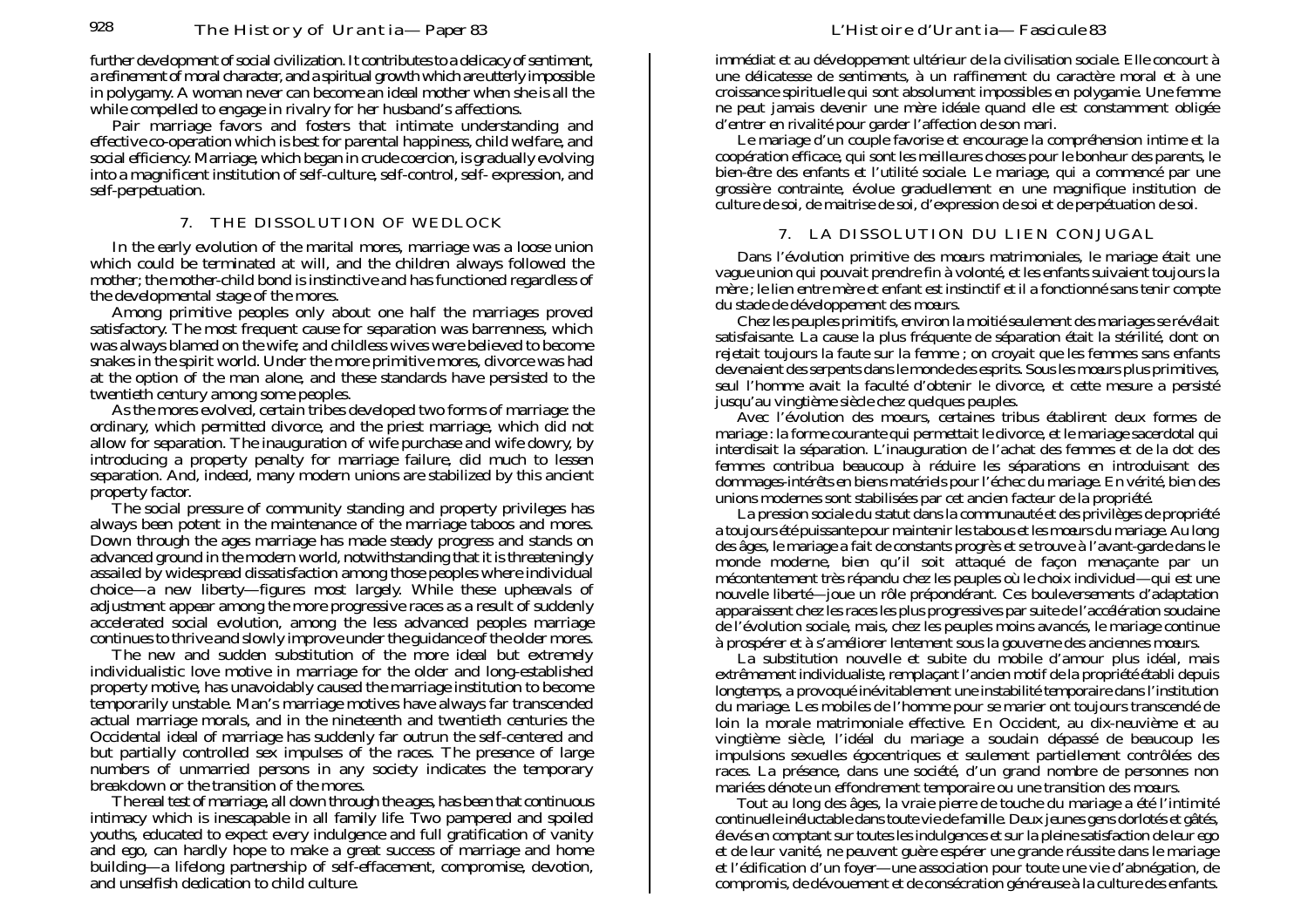The high degree of imagination and fantastic romance entering into courtship is largely responsible for the increasing divorce tendencies among modern Occidental peoples, all of which is further complicated by woman's greater personal freedom and increased economic liberty. Easy divorce, when the result of lack of self-control or failure of normal personality adjustment, only leads directly back to those crude societal stages from which man has emerged so recently and as the result of so much personal anguish and racial suffering.

But just so long as society fails to properly educate children and youths, so long as the social order fails to provide adequate premarital training, and so long as unwise and immature youthful idealism is to be the arbiter of the entrance upon marriage, just so long will divorce remain prevalent. And in so far as the social group falls short of providing marriage preparation for youths, to that extent must divorce function as the social safety valve which prevents still worse situations during the ages of the rapid growth of the evolving mores.

The ancients seem to have regarded marriage just about as seriously as some present-day people do. And it does not appear that many of the hasty and unsuccessful marriages of modern times are much of an improvement over the ancient practices of qualifying young men and women for mating. The great inconsistency of modern society is to exalt love and to idealize marriage while disapproving of the fullest examination of both.

#### 8. THE IDEALIZATION OF MARRIAGE

Marriage which culminates in the home is indeed man's most exalted institution, but it is essentially human; it should never have been called a sacrament. The Sethite priests made marriage a religious ritual; but for thousands of years after Eden, mating continued as a purely social and civil institution.

The likening of human associations to divine associations is most unfortunate. The union of husband and wife in the marriage-home relationship is a material function of the mortals of the evolutionary worlds. True, indeed, much spiritual progress may accrue consequent upon the sincere human efforts of husband and wife to progress, but this does not mean that marriage is necessarily sacred. Spiritual progress is attendant upon sincere application to other avenues of human endeavor.

Neither can marriage be truly compared to the relation of the Adjuster to man nor to the fraternity of Christ Michael and his human brethren. At scarcely any point are such relationships comparable to the association of husband and wife. And it is most unfortunate that the human misconception of these relationships has produced so much confusion as to the status of marriage.

It is also unfortunate that certain groups of mortals have conceived of marriage as being consummated by divine action. Such beliefs lead directly to the concept of the indissolubility of the marital state regardless of the circumstances or wishes of the contracting parties. But the very fact of marriage dissolution itself indicates that Deity is not a conjoining party to such unions. If God has once joined any two things or persons together, they will remain thus joined until such a time as the divine will decrees their separation. But, regarding marriage, which is a human institution, who shall presume to sit in judgment, to say which marriages are unions that might be approved by the universe supervisors in contrast with those which are purely human in nature and origin?

Le haut degré d'imagination et le romanesque fantastique déployés pour se faire la cour sont largement responsables de l'accroissement de la tendance au divorce chez les peuples occidentaux modernes ; le tableau est encore compliqué par la plus grande liberté des femmes et leur indépendance économique accrue. Le divorce facile, quand il résulte d'un manque de maitrise de soi ou du défaut d'adaptation normale de la personnalité, ramène tout droit aux anciens stades grossiers de la société, d'où les hommes ont émergé si récemment à la suite de tant d'angoisses personnelles et de souffrances raciales.

Tant que la société ne réussira pas à élever convenablement les enfants et les jeunes gens, tant qu'elle ne procurera pas une éducation prénuptiale appropriée et tant que l'idéalisme d'une jeunesse dépourvue de sagesse et de maturité sera l'arbitre de l'entrée dans le mariage, le divorce continuera à prévaloir. Dans la mesure où le groupe social ne parvient pas à préparer les jeunes au mariage, il faut que le divorce fonctionne comme soupape de sureté pour empêcher des situations encore pires au cours des âges de développement rapide des mœurs en évolution.

Les anciens paraissent avoir considéré le mariage avec presque autant de sérieux que certains peuples d'aujourd'hui. Il ne semble pas que beaucoup de mariages hâtifs et malheureux des temps modernes représentent une amélioration par rapport aux pratiques anciennes qualifiant les jeunes gens et les jeunes filles pour s'unir. Le grand illogisme de la société moderne consiste à exalter l'amour et idéaliser le mariage tout en désapprouvant l'analyse approfondie de l'amour et du mariage.

#### 8. L'IDÉALISATION DU MARIAGE

Le mariage qui s'épanouit en un foyer est, en vérité, la plus sublime institution humaine, mais il est essentiellement humain ; on n'aurait jamais dû le qualifier de sacrement. Les prêtres séthites firent du mariage un rituel religieux, mais, pendant des milliers d'années après Éden, le mariage s'était perpétué comme une institution purement sociale et civile.

L'assimilation d'associations humaines à des associations divines est fort malheureuse. L'union du mari et de la femme dans la relation du mariage et du foyer est une fonction matérielle des mortels des mondes évolutionnaires. Il est vrai que bien des progrès spirituels peuvent intervenir comme conséquence des sincères efforts humains d'un homme et d'une femme pour évoluer, mais cela ne signifie pas que le mariage soit nécessairement sacré. Le progrès spirituel accompagne le zèle sincère manifesté dans d'autres orientations de l'effort humain.

Le mariage ne peut pas non plus être vraiment comparé aux relations de l'Ajusteur avec un homme, ni à la fraternité du Christ Micaël avec ses frères humains. Ces rapports n'ont presque aucun point commun comparable à l'association du mari et d'une femme. Il est fort malheureux que la conception humaine erronée de ces relations ait provoqué tant de confusion sur le statut du mariage.

Il est également fâcheux que certains groupes de mortels aient imaginé que le mariage était consommé par un acte divin. De telles croyances conduisent directement au concept de l'indissolubilité du lien conjugal sans souci des circonstances ou des désirs des parties contractantes. Mais le fait même qu'un mariage puisse être dissous montre que la Déité n'est pas partie conjointe à cette union. Si Dieu a une fois réuni deux choses ou deux personnes, elles resteront ainsi jointes jusqu'au moment où la volonté divine décrétera leur séparation. En ce qui concerne le mariage, qui est une institution humaine, qui donc prétendra émettre un jugement pour distinguer les unions susceptibles d'être approuvées par les superviseurs de l'univers d'avec celles dont la nature et l'origine sont purement humaines ?